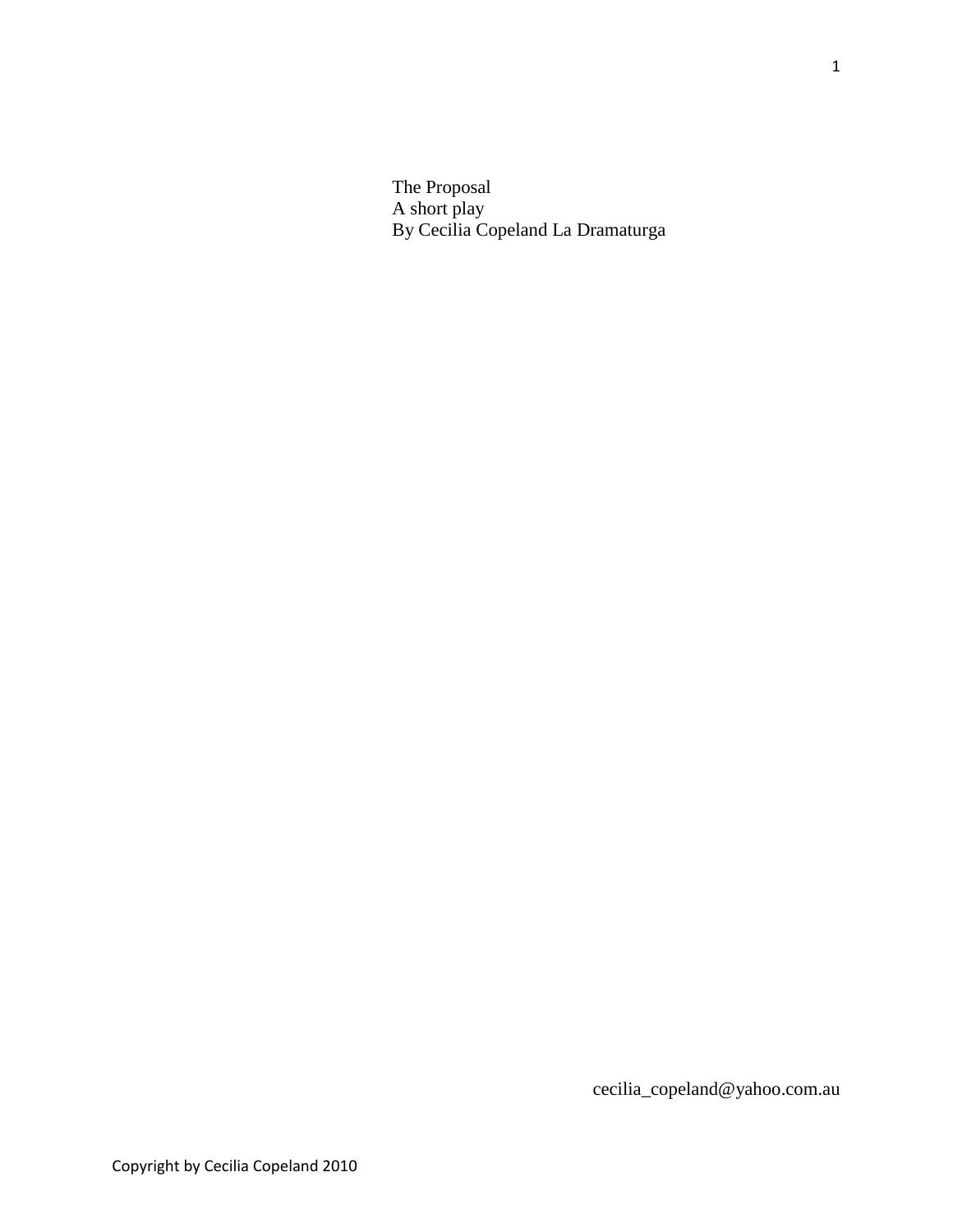A table and two chairs onstage. SARAH sits at the take and WAITRESS bring out a bottle of champagne.

## SARAH

Oh great.

# WAITRESS

Should I just leave this here?

## SARAH

Yeah, um can you bring the glasses too?

# **WAITRESS**

Sure, sure, I just can't carry them on the same tray as the bottle. I've tried before but the champagne flutes are so tall, that I take on wrong step and they topple over.

## SARAH

No, that's fine. Of course. I totally understand, I just… Yeah, the glasses.

WAITRESS starts to leave.

## SARAH

I'm just nervous. It's my boyfriend's birthday and I-

# **WAITRESS**

You want to make it special.

# SARAH

Well… here.

What'da think?

She pulls out a ring box and shows the WAITRESS.

#### **WAITRESS**

Wow. Is that platinum?

## SARAH

Yeah, it's... He works with metal. He's a sculptor so it's gotta be platinum. Otherwise, it could just get ruined, you know. It could…

Nervous?

WAITRESS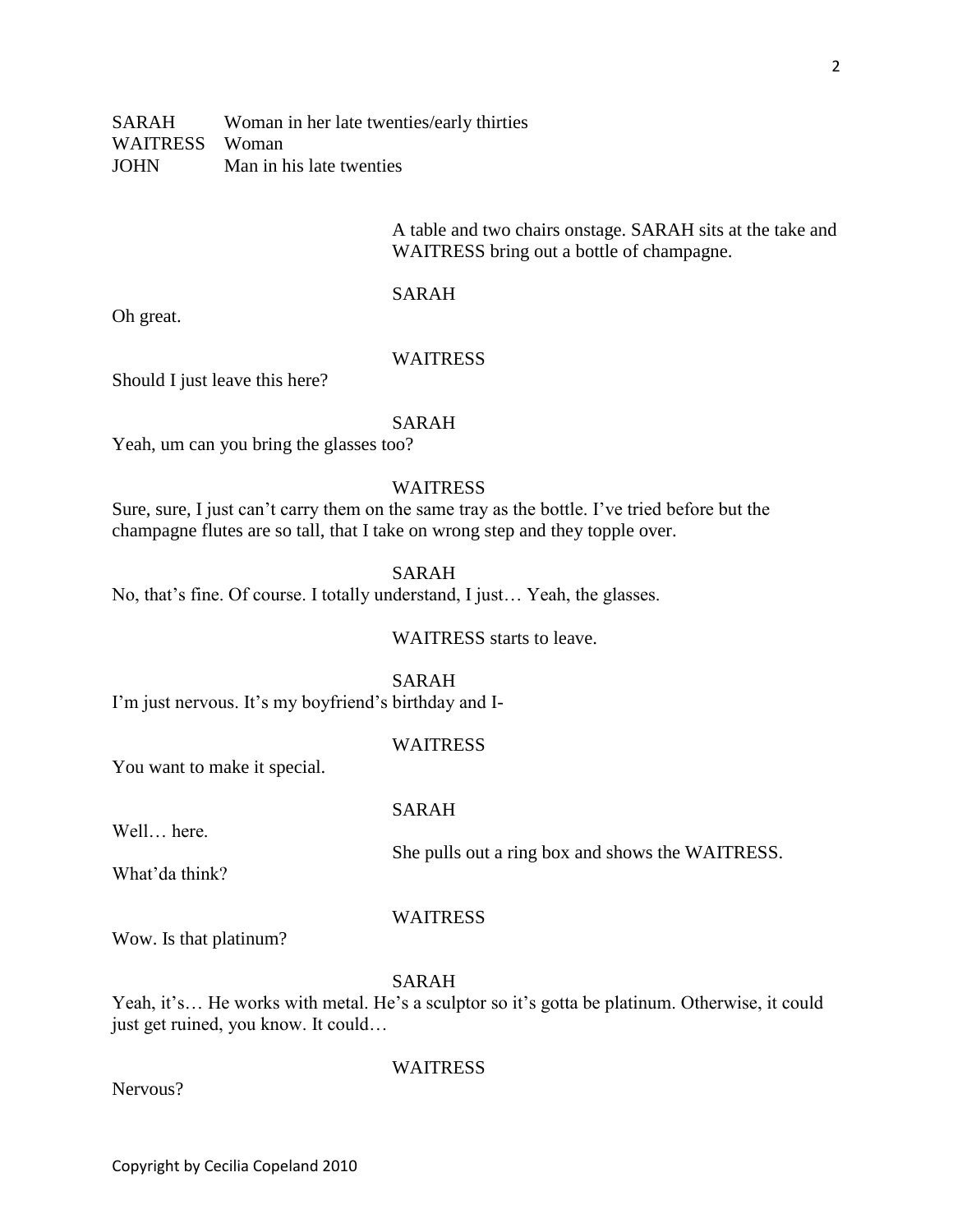# SARAH

Yeah.

# WAITRESS

You gonna do the ask?

# SARAH

I… yeah… In a way. I mean, when he sees it, he'll know… he said he would never wear any ring except a wedding ring. I know this. He knows I know it… I just have to give to him. It's tough though, you know. Both of us have this bad history with marriage… His dad… My dad… Not good. But if we… together… you know? I think we could…

# WAITRESS

(Hands the box back.) Yeah, why not? I'm mean you've talked about it right?

## SARAH

# (Puts the box away.)

Well, not really. I mean we talked about the ring thing... But... maybe it's not the right time. I'm not good at… neither is he, but you know… well, My dad died last year and he hasn't talked to his dad in like… forever. So… fuck I should've just got him a watch.

#### WAITRESS

You can always just buy him dinner.

SARAH

Maybe I'll see how dinner goes and then... He'll give me a sign.

## WAITRESS

You don't wanna be too forward.

JOHN enters.

SARAH

Yeah… can you get the glasses?

**WAITRESS** 

Of course. I'll be right back.

JOHN

Hi there!

SARAH She gets up and hugs him.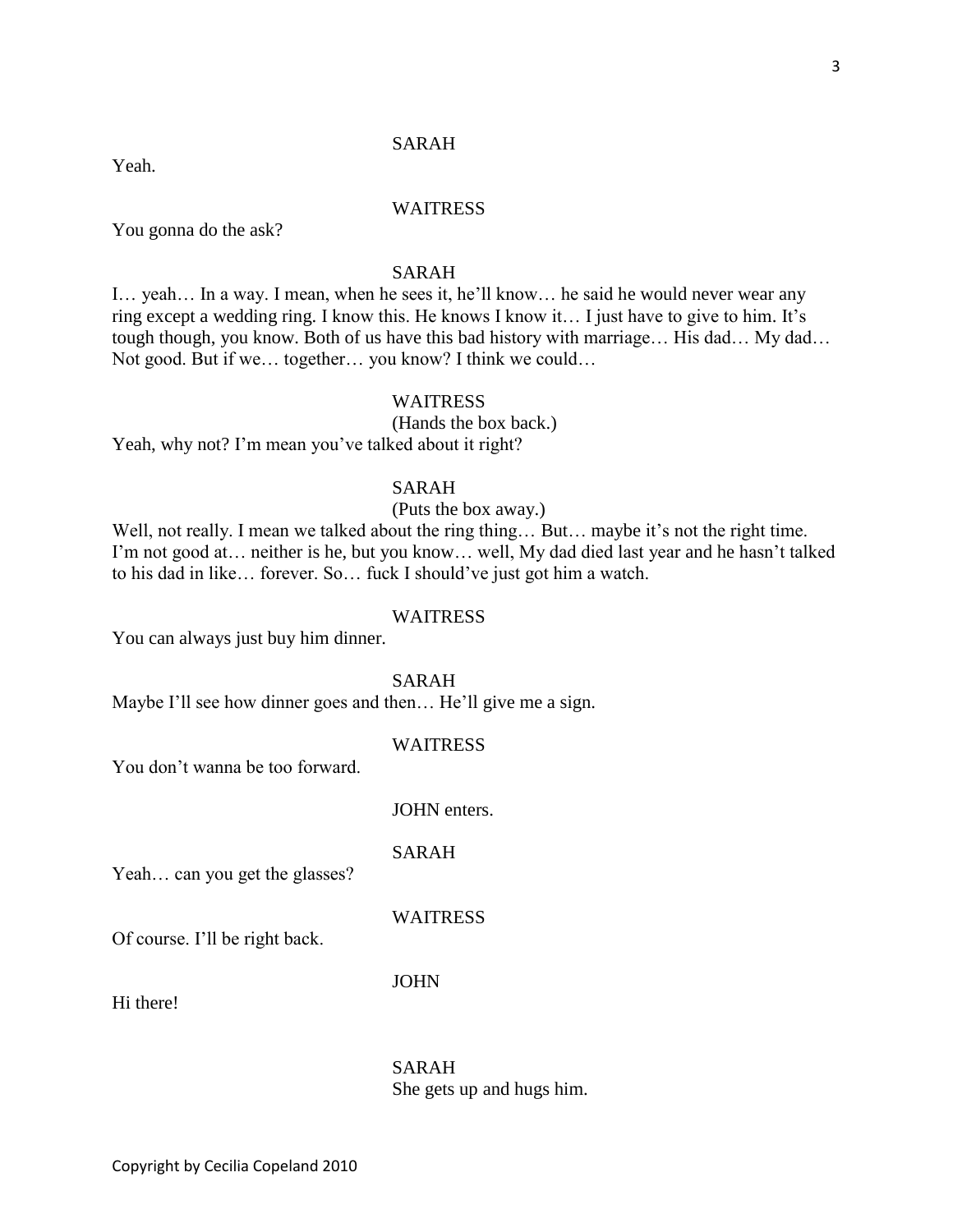Hi there.

She pulls him down to kiss him and kisses him.

Happy Birthday.

JOHN

Yeah. It's a Happy Birthday now.

You're great.

You're great.

JOHN

SARAH

SARAH

JOHN

You… you wanna get… get some food?

What?

SARAH

Dinner. Dinner's on me. Um, have a seat.

Thanks honey.

JOHN

(Sits.)

Champagne?

SARAH

I thought… Yeah. It's on me, so whatever you want. Don't worry about it. I got it. I'm taking care of everything.

**JOHN** 

(Sits.)

Uh.. great. Is the, uh waitress bringing glasses?

SARAH Yeah, she'll be right back. JOHN Cool. You gonna sit down? SARAH

Yeah, duh, yeah, I'm gonna sit.

Sitting.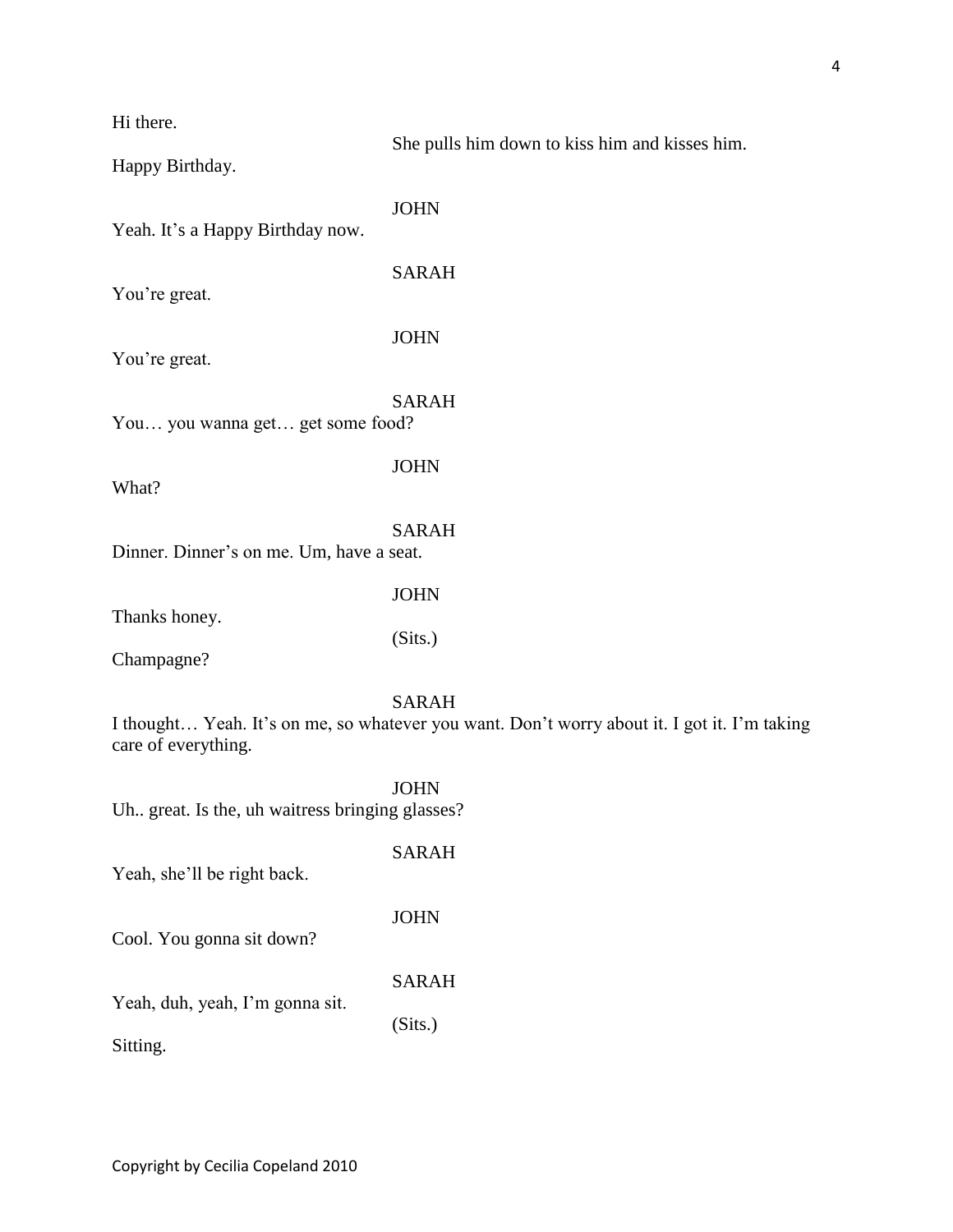| You alright?                                            | <b>JOHN</b>                                                                                                    |
|---------------------------------------------------------|----------------------------------------------------------------------------------------------------------------|
|                                                         |                                                                                                                |
| I'm great. I'm fine, I mean I'm fine. You? How are you? | <b>SARAH</b>                                                                                                   |
| I'm great. I'm hungry.                                  | <b>JOHN</b>                                                                                                    |
| um                                                      | <b>SARAH</b><br>Perfect, cuz this place has great food I thought I would take you out cuz you like to eat, and |
| Oh, my phone. I'll just turn it off.                    | <b>JOHN</b><br>(His phone buzzes.)                                                                             |
|                                                         | JOHN pulls out the phone to turn it off and SARAH pulls<br>out the ring box.                                   |
| Oh my god.                                              | <b>JOHN</b>                                                                                                    |
| Who is it?                                              | <b>SARAH</b><br>(She covers the box.)                                                                          |
| It's my dad.                                            | <b>JOHN</b>                                                                                                    |
| Your dad?                                               | <b>SARAH</b>                                                                                                   |
| Yeah I what do I do?                                    | <b>JOHN</b>                                                                                                    |
| Do you wanna answer it?                                 | <b>SARAH</b>                                                                                                   |
| I don't know He's such a an asshole but he's my dad. I  | <b>JOHN</b>                                                                                                    |
|                                                         | <b>SARAH</b><br>Dan't answer. Call him tomorrow or do whotover you want. Livet went you to hove a good         |

Don't answer. Call him tomorrow… or do whatever you want. I just want you to have a good night.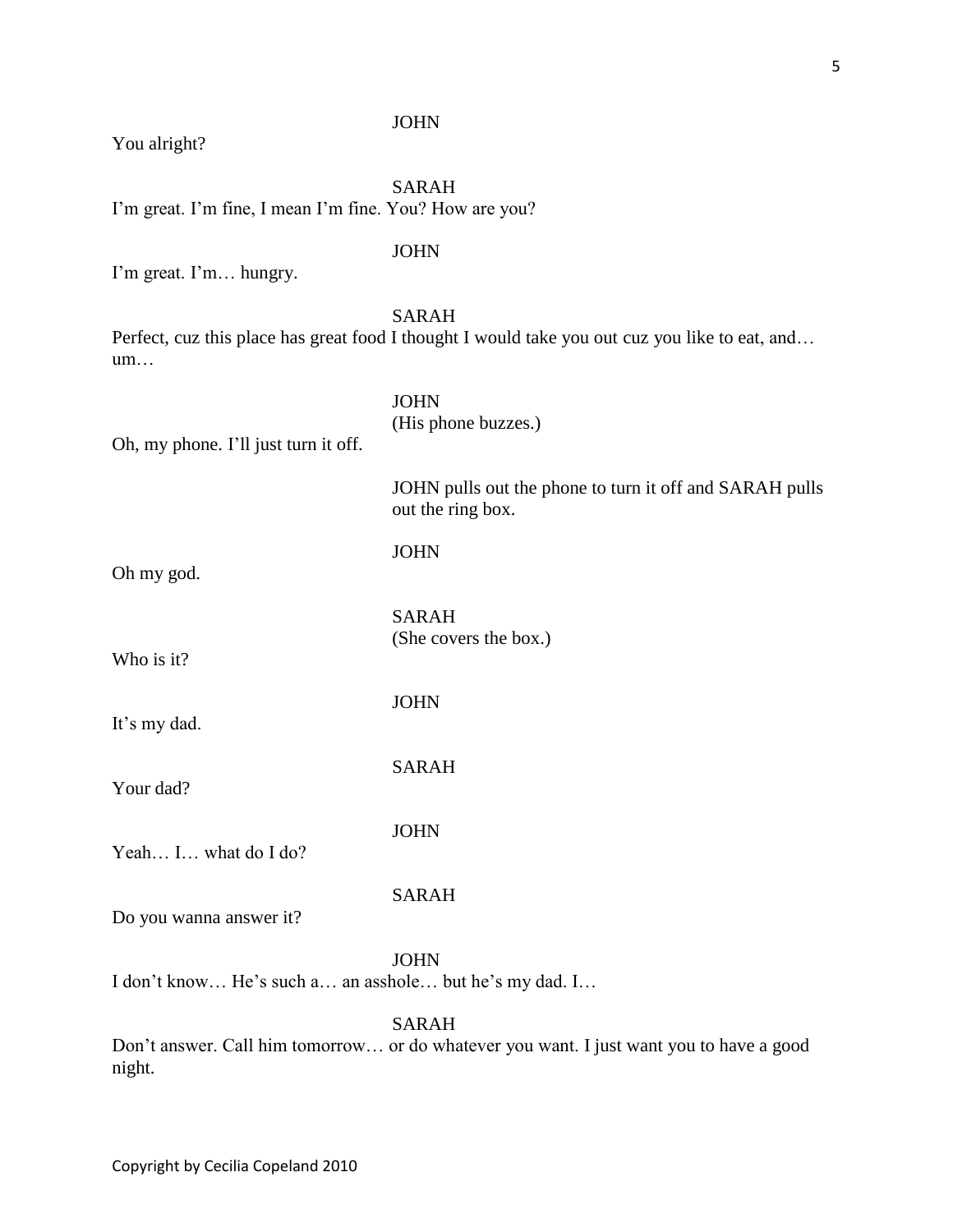## JOHN

He can always ruin a moment… Shit I can't believe he called.

## SARAH

Yeah… it's up to you.

## JOHN

If I don't answer it then I'm just not answering it on purpose… and he is my dad.

## SARAH

Dinner can wait.

## JOHN

You know, we think we can escape these roles… Father, Son, Husband, Wife, but… can we? These roles are carved out and they are clearly defined… I mean here I am… almost thirty and I'm scared of my father. I'm scared to talk to him like I'm a little kid. I'm not a kid. I'm… but then…

(He picks up the phone.)

Dad… Yeah… Thanks… I… thanks… no… I… I'm sorry to hear… Not now… You seriously gonna start that now Dad? Five years and now… On my birthday you wanna get into this?... Now is not the time. I'm not gonna do this.

(SARAH gets up and puts the ring away.)

I don't know why I answered the phone. I'm going dad. I'm having dinner with my… I'm going dad. Good Bye dad… Asshole! Fucker.

# SARAH

That doesn't sound good.

JOHN

He's getting another divorce. That makes four.

SARAH

Wow.

#### JOHN

Yeah. It's a corrupt institution.

#### SARAH

Yeah…

#### JOHN

He calls me to preach to me about how I should live my life and the pitfalls of getting married, and meanwhile that asshole has fucked up four times.

#### SARAH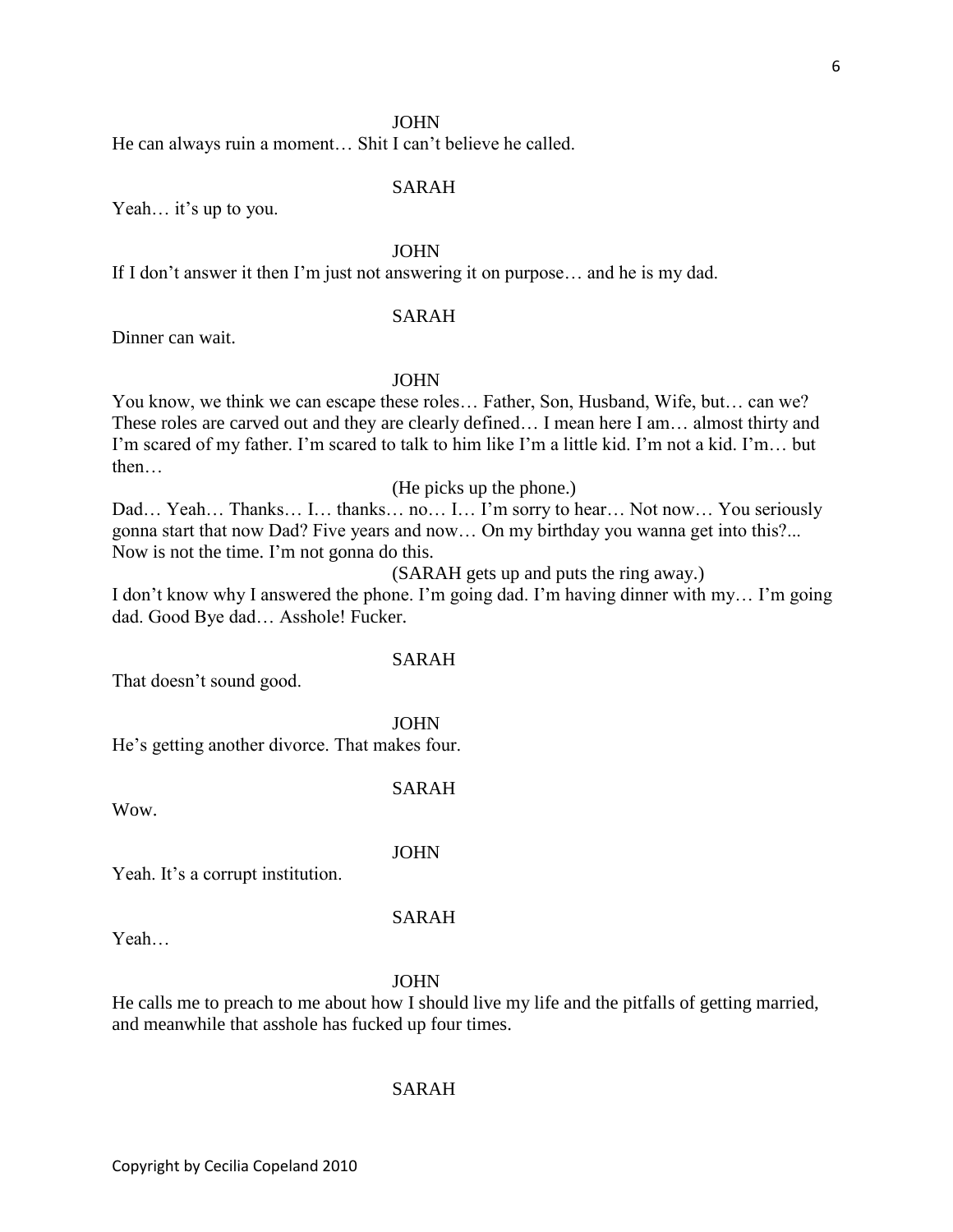You aren't him though. You're great. You know that right?

JOHN

I'm not gonna make the same mistakes he made. Come back and sit down.

SARAH

I was just looking for the waitress. She's hiding.

JOHN

You know… I'm not actually that hungry. Can we just go home? I don't feel like having dinner.

SARAH

Of course. It's your birthday. We can do whatever you want. We can get carry out?

I just…

JOHN

# SARAH

How about I order you a burger to go?

JOHN

Sure. I guess. I'm gonna go have a cigarette.

SARAH

I'll meet you outside. I'll just the waitress we're not staying.

JOHN

Thanks honey. I love you. I really do.

(He gets up and kisses her and exits.)

WAITRESS enters.

SARAH

Hey, um look we've gotta run, but I want to get two burgers to go... and um... um... an order of onion rings.

Onion rings?

WAITRESS

SARAH

Yeah.

**WAITRESS** 

Right on!

WAITRESS exits.